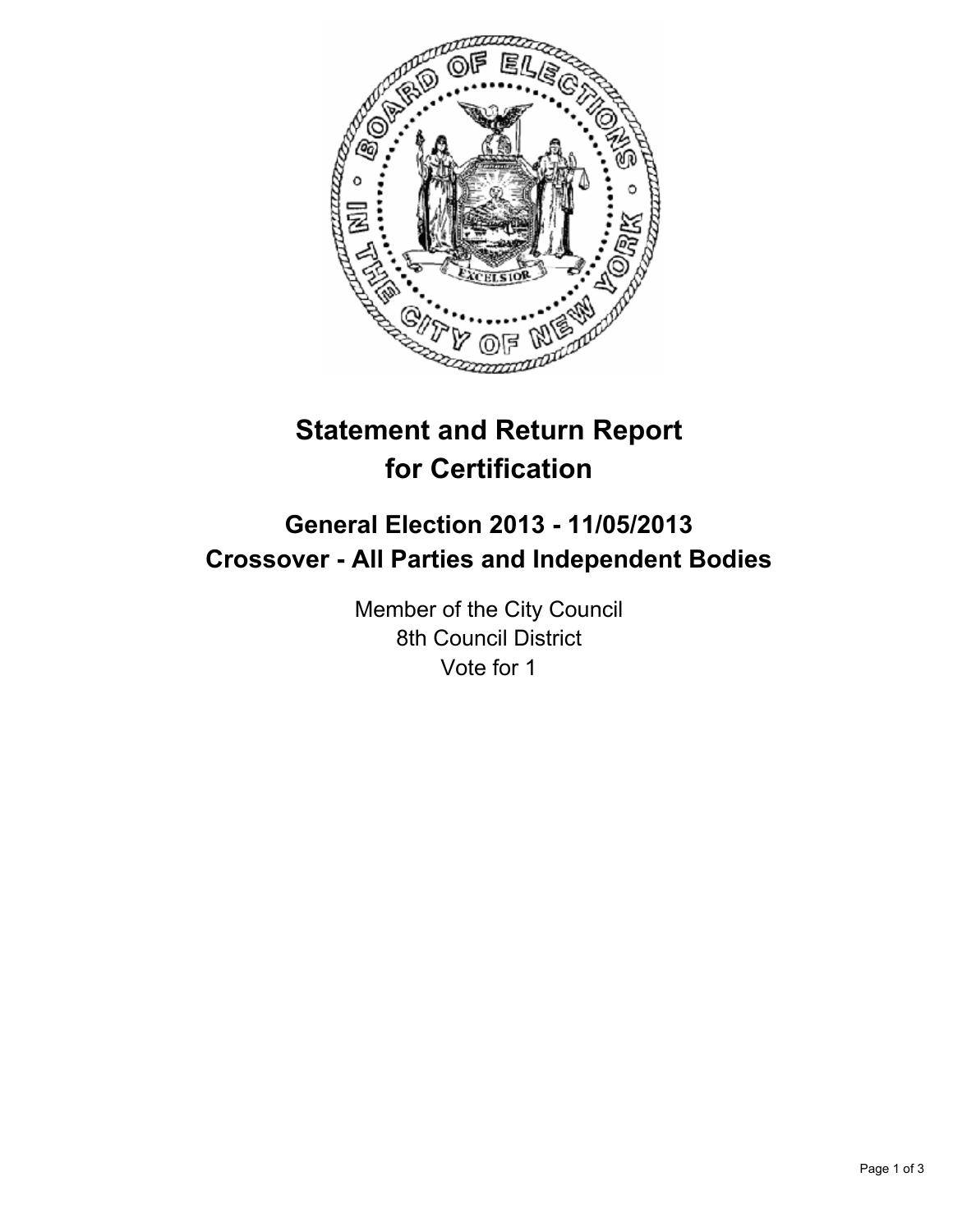

### **New York County**

| <b>PUBLIC COUNTER</b>                                    | 9,779  |
|----------------------------------------------------------|--------|
| <b>EMERGENCY</b>                                         | 0      |
| ABSENTEE/MILITARY                                        | 220    |
| <b>FEDERAL</b>                                           | 0      |
| SPECIAL PRESIDENTIAL                                     | 0      |
| <b>AFFIDAVIT</b>                                         | 174    |
| <b>Total Ballots</b>                                     | 10,173 |
| Less - Inapplicable Federal/Special Presidential Ballots | 0      |
| <b>Total Applicable Ballots</b>                          | 10,173 |
| MELISSA MARK-VIVERITO (DEMOCRATIC)                       | 7,840  |
| RALINA M. CARDONA (REPUBLICAN)                           | 509    |
| MELISSA MARK-VIVERITO (WORKING FAMILIES)                 | 274    |
| CHRISTOPHER R. GIATTINO (LIBERTARIAN)                    | 100    |
| ADRIANA C. DELEON (WRITE-IN)                             | 1      |
| DAVID GARDERO (WRITE-IN)                                 | 1      |
| <b>GWEN GOODWIN (WRITE-IN)</b>                           | 1      |
| LENNARD MCNEIL (WRITE-IN)                                | 1      |
| UNATTRIBUTABLE WRITE-IN (WRITE-IN)                       | 5      |
| <b>Total Votes</b>                                       | 8,732  |
| Unrecorded                                               | 1,441  |

#### **Bronx County**

| PUBLIC COUNTER                                           | 7,221 |
|----------------------------------------------------------|-------|
| <b>EMERGENCY</b>                                         | 1     |
| <b>ABSENTEE/MILITARY</b>                                 | 97    |
| <b>FFDFRAL</b>                                           | 0     |
| SPECIAL PRESIDENTIAL                                     | 0     |
| <b>AFFIDAVIT</b>                                         | 131   |
| <b>Total Ballots</b>                                     | 7,450 |
| Less - Inapplicable Federal/Special Presidential Ballots | 0     |
| <b>Total Applicable Ballots</b>                          | 7,450 |
| MELISSA MARK-VIVERITO (DEMOCRATIC)                       | 6,014 |
| RALINA M. CARDONA (REPUBLICAN)                           | 284   |
| MELISSA MARK-VIVERITO (WORKING FAMILIES)                 | 168   |
| CHRISTOPHER R. GIATTINO (LIBERTARIAN)                    | 31    |
| MELISSA MARK-VIVERITO (WRITE-IN)                         | 1     |
| UNATTRIBUTABLE WRITE-IN (WRITE-IN)                       | 2     |
| VANESSA GIBSON (WRITE-IN)                                | 2     |
| WALTER NEWSOME (WRITE-IN)                                | 9     |
| WALTER NEWSOME JR (WRITE-IN)                             | 1     |
| <b>Total Votes</b>                                       | 6,512 |
| Unrecorded                                               | 938   |